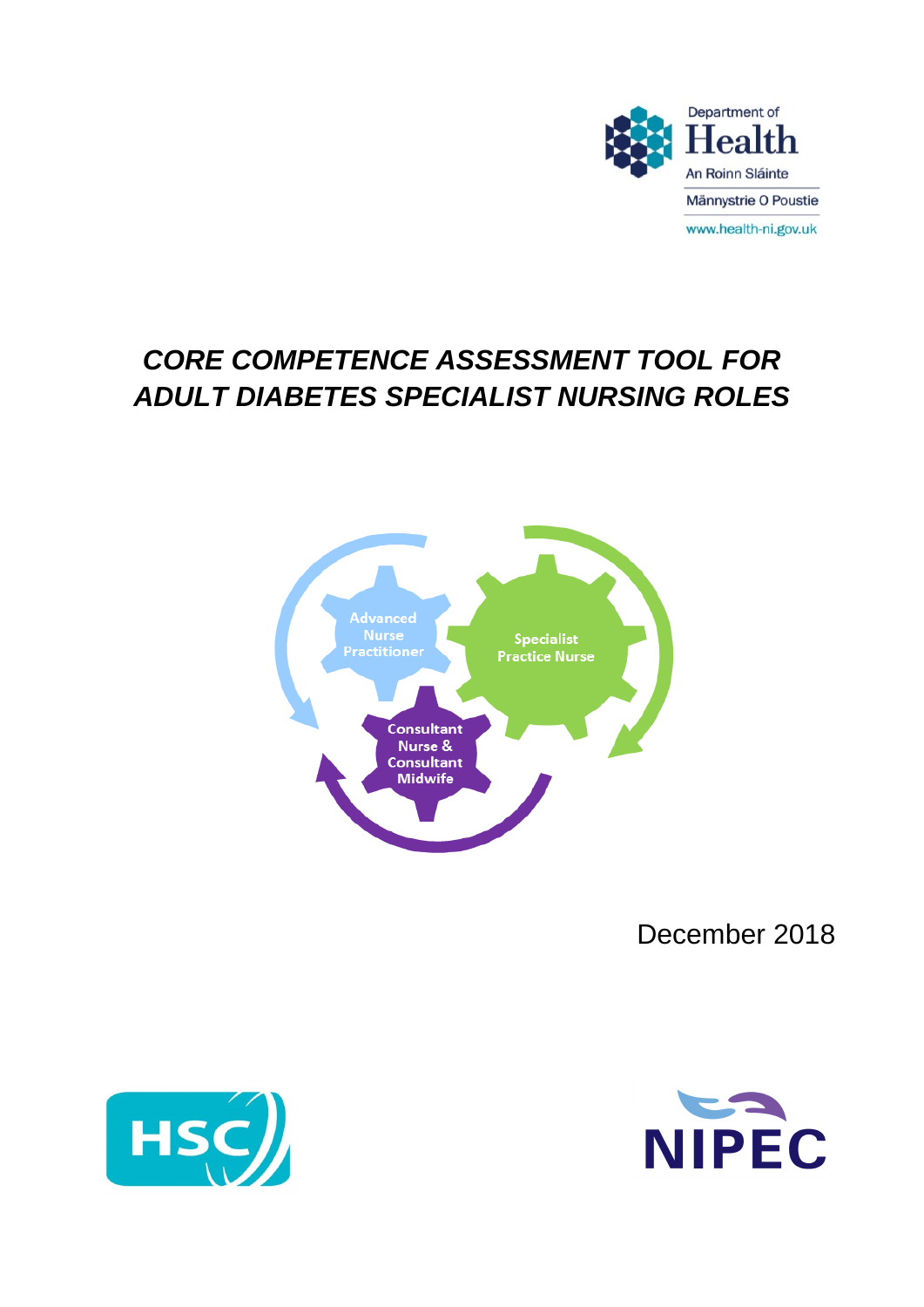# **ADULT DIABETES SPECIALIST NURSING**

### **Core Specific Competency Areas and Learning Outcomes**

These are specific core competency areas and learning outcomes relevant for Adult Diabetes Specialist Nurses, in Northern Ireland. The core competencies build on the generic core competencies designed for all Specialist Nurses<sup>1</sup> regardless of the area of practice or care setting (see Appendix 1). The specific diabetes competencies for Specialist Nurses have been adapted with permission from Trend-UK  $2$  (2015); from the Senior Practitioner Level in the Trend-UK Framework http://trend-uk.org/

It is assumed that Diabetes Specialist Nurses will already have the competences identified by Trend-UK as relevant for Practitioners below Senior Practitioner Level. Diabetes Specialist Nurses should also refer to the Trend-UK Framework for the following specific care settings: Prisoner and Young Offender Units and Residential and Nursing Homes. The core specific competency areas for diabetes have also been mapped to the relevant themes of the Nursing and Midwifery Council's Code of Conduct (2015)<sup>3</sup> and specific dimension of the Knowledge and Skills Framework (KSF), (Department of Health, 2004)<sup>4</sup>

- Practise Effectively and Preserve Safety (NMC)
- Health and Wellbeing 5 (KSF)

Thanks to all those involved in the development of these specific competences especially those on the Writing Group (Appendix 2) and in particular the Adult Diabetes Specialist Nurses and Diabetes UK representatives and all those who provided feedback to ensure they are fit for purpose.

<sup>1</sup> DoH (2018) *Career Framework for Specialist Practice Nursing Roles*. Belfast: NIPEC

<sup>&</sup>lt;sup>2</sup> Trend- UK (2015) *An Integrated Career and Competency Framework for Diabetes Nursing* 4<sup>th</sup> edition, Version 9. London: SB Communications Group.

<sup>3</sup> Nursing and Midwifery Council (2015) *The Code: professional standards of practice and behaviour for nurses and midwives.* London: NMC.

<sup>4</sup> Department of Health (2004) *NHS/HPSS Knowledge and Skills Framework*. London: DH.

Core Competence Assessment Tool for Adult Diabetes Specialist Nursing Roles 2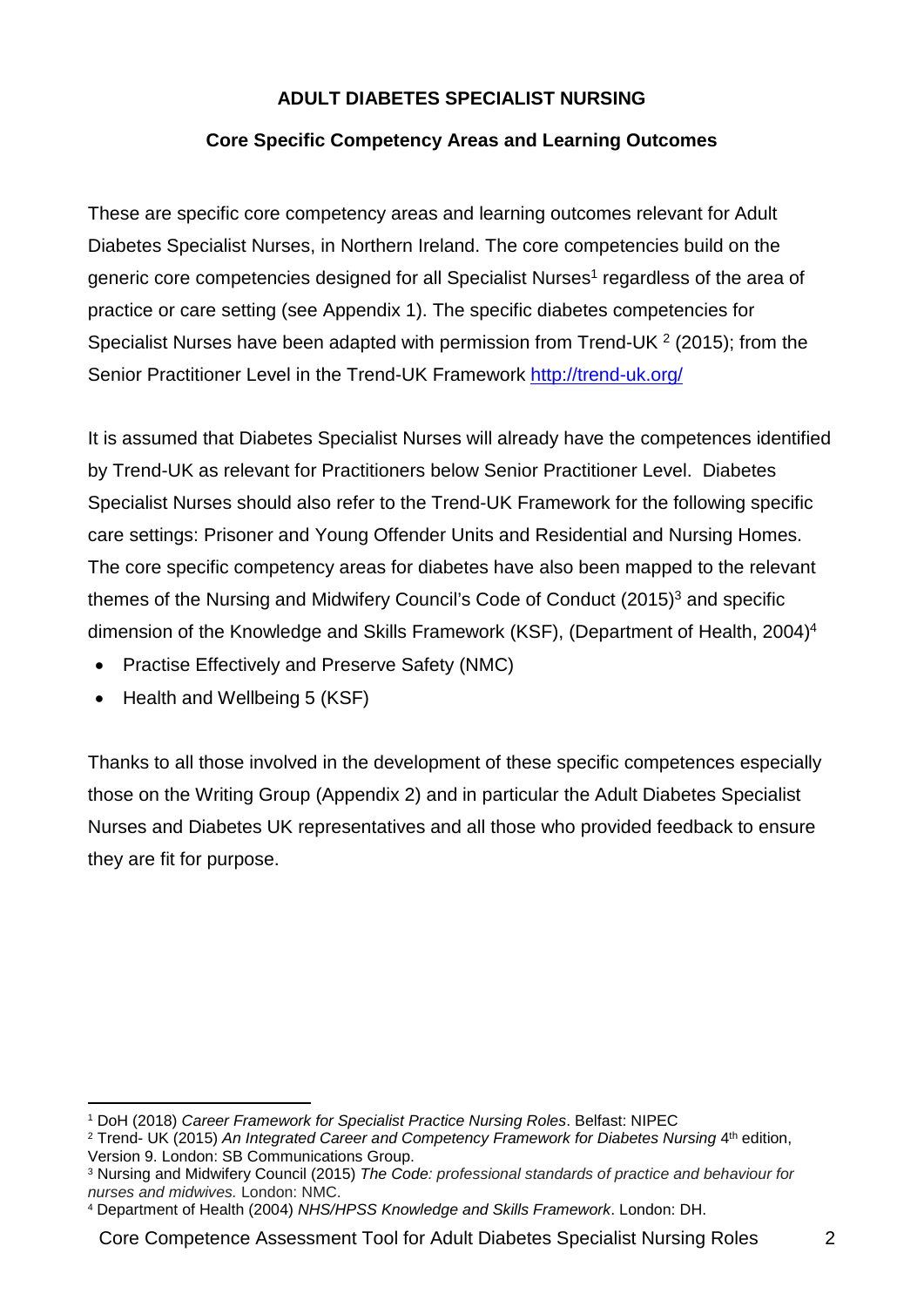# **Adult Diabetes Specialist Nursing Competence Assessment Tool**

A rating scale has been developed to be used with the specific competency domains and learning outcomes to enable Adult Diabetes Specialist Nurses to identify the learning and development requirements for the role. Follow the information below to learn how to use the Competence Assessment Tool.

#### **How to use the self-assessment tool**

You should use the following rating scale to assess your learning and development needs against each of the competence statements:

# **Rating Scale:**

- **LD I need a lot of development**
- **SD I need some development**
- **WD I feel I am well developed**

It generally takes about 15 minutes to assess yourself against the learning outcomes. Place  $a \vee$  to rate the statement which is applicable to your individual learning and development. When you have finished, review the number of LDs, SDs, and WDs. You can then plan, with your line manager, the learning and development activities needed for you to develop in your role.

# **Practice Tips**

Before starting your assessment, you may find it helpful to discuss the statements with one of your peers. Be honest with yourself when thinking about your role and your learning and development needs and rate them realistically. For you to get most benefit from your selfassessment you should discuss your results with your line manager. This can be as part of your annual appraisal and/or personal development plan and can be used to agree an action plan, addressing your specific learning and development needs. Your selfassessment and personal development plan may form part of your evidence for NMC revalidation.

The *Adult Diabetes Specialist Nursing Competence Assessment Tool* can also enable you to focus on areas for career development and, where relevant, support your preparation for job interviews.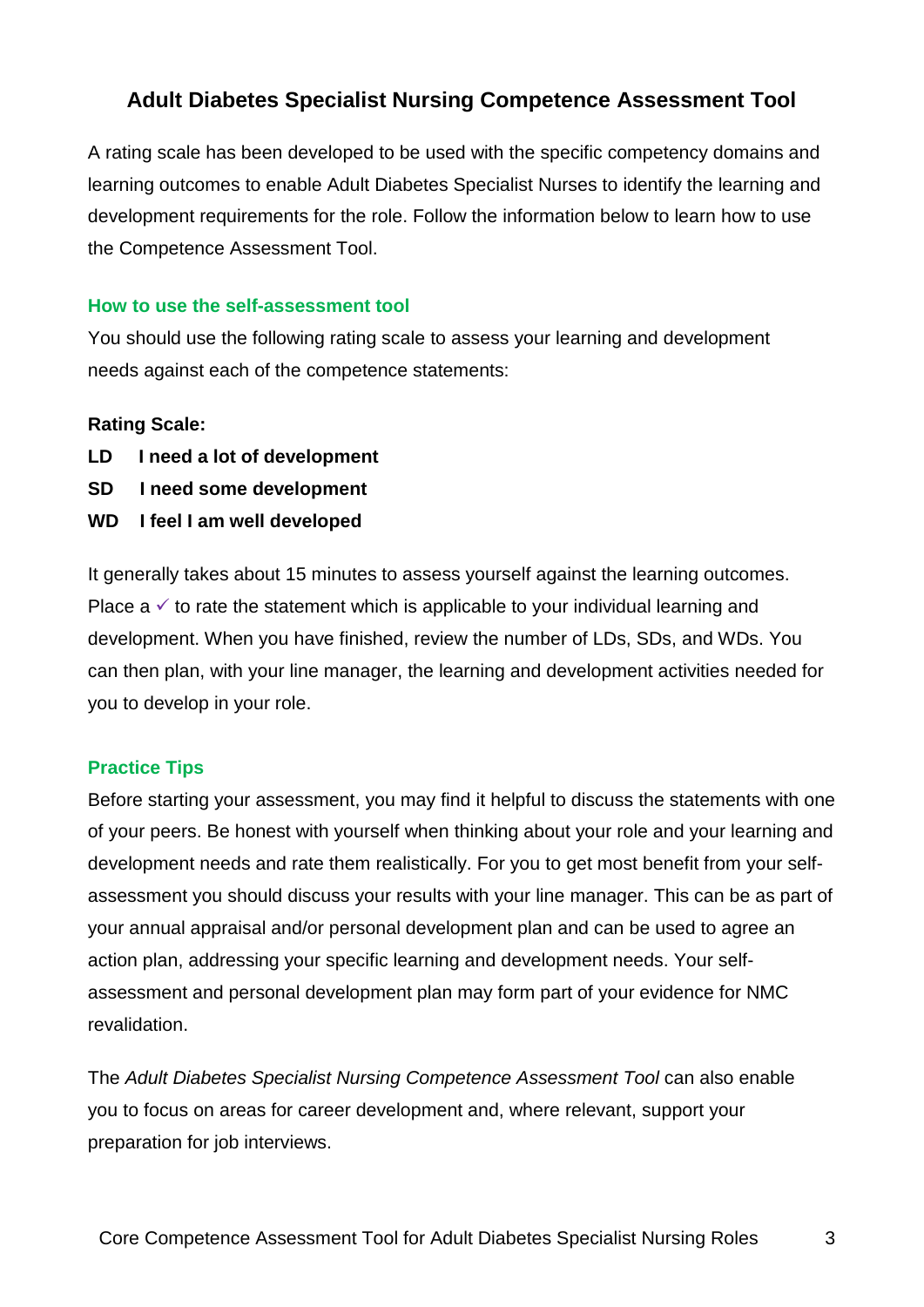# **Core Specific Competency Areas**

| Core Specific Competency Area: Screening, Prevention and Early Detection of Type<br>2 Diabetes<br>The Adult Diabetes Specialist Nurse will be able to:                                                    |  |  |  |  |  |
|-----------------------------------------------------------------------------------------------------------------------------------------------------------------------------------------------------------|--|--|--|--|--|
| <b>SD</b><br><b>Core Learning Outcomes</b><br><b>WD</b><br>LD                                                                                                                                             |  |  |  |  |  |
| Provide expert advice on the benefits of screening programmes/<br>procedures for high-risk groups to Health Care Professionals<br>(HCP), care workers and those at risk of developing type 2<br>diabetes. |  |  |  |  |  |
| Contribute to the evidence base and implement evidence-based<br>practice in relation to the prevention of type 2 diabetes and<br>screening in high risk groups.                                           |  |  |  |  |  |

|           | <b>Core Specific Competency Area: Promoting Self-Care</b><br>The Adult Diabetes Specialist Nurse will be able to:                                                                |    |           |           |  |
|-----------|----------------------------------------------------------------------------------------------------------------------------------------------------------------------------------|----|-----------|-----------|--|
|           | <b>Core Learning Outcomes</b>                                                                                                                                                    | LD | <b>SD</b> | <b>WD</b> |  |
| $\bullet$ | Demonstrate knowledge of theoretical frameworks and educational<br>philosophies underpinning behavior change.                                                                    |    |           |           |  |
|           | Explain bio-physical and psychosocial factors affecting self-<br>management of long-term conditions.                                                                             |    |           |           |  |
|           | Demonstrate skills to facilitate behavior modification.                                                                                                                          |    |           |           |  |
|           | Develop and deliver structured patient education programmes,<br>supportive networks and models of diabetes care that foster<br>empowerment and lifelong learning about diabetes. |    |           |           |  |
|           | Collaborate with stakeholders, including people living with<br>diabetes, to develop a culture of person-centred care.                                                            |    |           |           |  |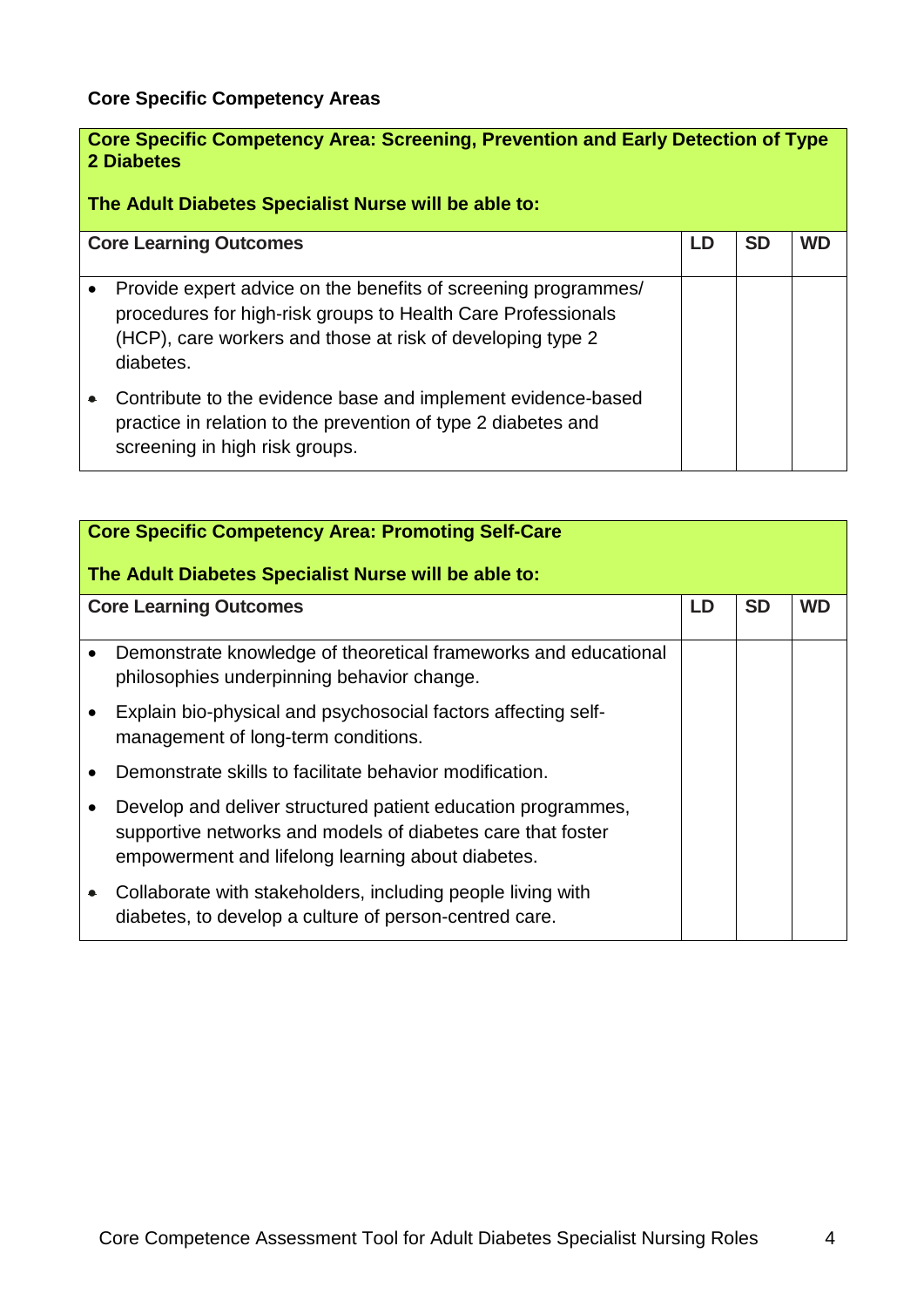| <b>Core Specific Competency Area: Mental Health</b>                                                                                                                                                                                         |  |  |  |  |  |
|---------------------------------------------------------------------------------------------------------------------------------------------------------------------------------------------------------------------------------------------|--|--|--|--|--|
| The Adult Diabetes Specialist Nurse will:                                                                                                                                                                                                   |  |  |  |  |  |
| <b>Core Learning Outcomes</b><br><b>SD</b><br>LD<br><b>WD</b>                                                                                                                                                                               |  |  |  |  |  |
| Provide support and expert advice to other HCPs on the<br>management and care planning of diabetes for people with mental<br>health problems and the impact this has on for example,<br>behaviour, lifestyle choices and glycaemic control. |  |  |  |  |  |
| Work in collaboration with other non-diabetes HCPs, such as GPs<br>and community psychiatric nurses, in planning diabetes care<br>plans for people with diabetes experiencing poor mental health.                                           |  |  |  |  |  |
| Assess the impact of a diagnosis of diabetes on individuals, their<br>families/carers and those important to them <sup>5</sup> and implement<br>effective support mechanisms to aid coping.                                                 |  |  |  |  |  |

|           | <b>Core Specific Competency Area: Nutrition</b><br>The Adult Diabetes Specialist Nurse will:                                                                                                                                    |    |           |           |  |
|-----------|---------------------------------------------------------------------------------------------------------------------------------------------------------------------------------------------------------------------------------|----|-----------|-----------|--|
|           | <b>Core Learning Outcomes</b>                                                                                                                                                                                                   | LD | <b>SD</b> | <b>WD</b> |  |
|           | Assess how lifestyle (i.e. diet and physical activity) and<br>pharmacological agents impact on glycaemic control.                                                                                                               |    |           |           |  |
|           | Support the person with diabetes to make informed decisions about<br>appropriate nutritional choices and refer to dietetic services.                                                                                            |    |           |           |  |
|           | Educate the person with diabetes and/or their carer on the principles<br>of carbohydrate awareness/counting, as appropriate, and<br>medication dose adjustment, in collaboration with members of the<br>multidisciplinary team. |    |           |           |  |
|           | Demonstrate knowledge and skills to facilitate behavior change.                                                                                                                                                                 |    |           |           |  |
| $\bullet$ | Demonstrate knowledge of how to manage the specific needs of<br>people with diabetes undergoing enteral feeding.                                                                                                                |    |           |           |  |

Core Competence Assessment Tool for Adult Diabetes Specialist Nursing Roles 5

<sup>5</sup> Hereafter referred to as individuals and their families/carers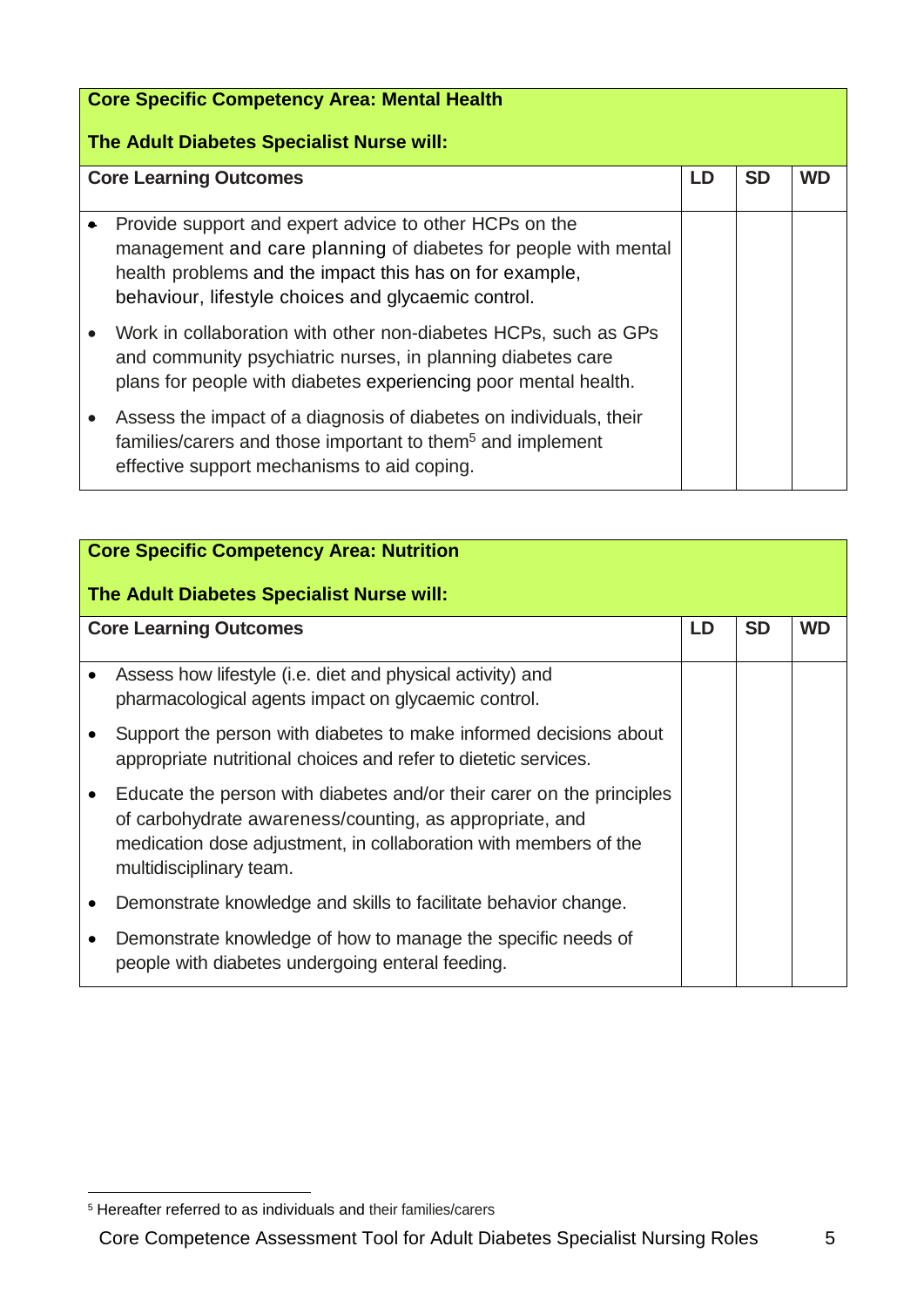| Core Specific Competency Area: Urine Glucose and Ketone Monitoring <sup>6</sup>                                                                                                               |  |  |    |  |
|-----------------------------------------------------------------------------------------------------------------------------------------------------------------------------------------------|--|--|----|--|
|                                                                                                                                                                                               |  |  |    |  |
| The Adult Diabetes Specialist Nurse will:                                                                                                                                                     |  |  |    |  |
| <b>Core Learning Outcomes</b>                                                                                                                                                                 |  |  | WD |  |
|                                                                                                                                                                                               |  |  |    |  |
| Initiate, as appropriate, further diagnostic and surveillance tests,<br>such as HbA1c, random blood glucose and blood ketones, eGFR<br>(estimated Glomerular Filtration Rate) or blood gases. |  |  |    |  |
| Develop and disseminate, as appropriate, specific guidelines<br>for use in different situations.                                                                                              |  |  |    |  |
| Assess competencies of other HCPs and people living with<br>diabetes.                                                                                                                         |  |  |    |  |

| Core Specific Competency Area: Blood, Glucose and Ketone Monitoring <sup>7</sup><br>The Adult Diabetes Specialist Nurse will:                                                          |    |           |           |  |
|----------------------------------------------------------------------------------------------------------------------------------------------------------------------------------------|----|-----------|-----------|--|
| <b>Core Learning Outcomes</b>                                                                                                                                                          | LD | <b>SD</b> | <b>WD</b> |  |
| Interpret results to optimise treatment interventions in<br>partnership with people living with diabetes.                                                                              |    |           |           |  |
| Initiate continuous blood glucose and blood ketone monitoring,<br>when appropriate, if available locally; interpret the results and<br>recommend appropriate adjustments in treatment. |    |           |           |  |
| Develop specific guidelines for use of Blood Glucose and<br>Ketone monitoring in different situations.                                                                                 |    |           |           |  |
| Assess competencies of other HCPs and people living with<br>diabetes to undertake these tests.                                                                                         |    |           |           |  |

<sup>&</sup>lt;sup>6</sup> This specific competency relates to the safe use of urine glucose and ketone monitoring and associated equipment

 $7$  This specific competency relates to the safe use of blood glucose and ketone monitoring and associated equipment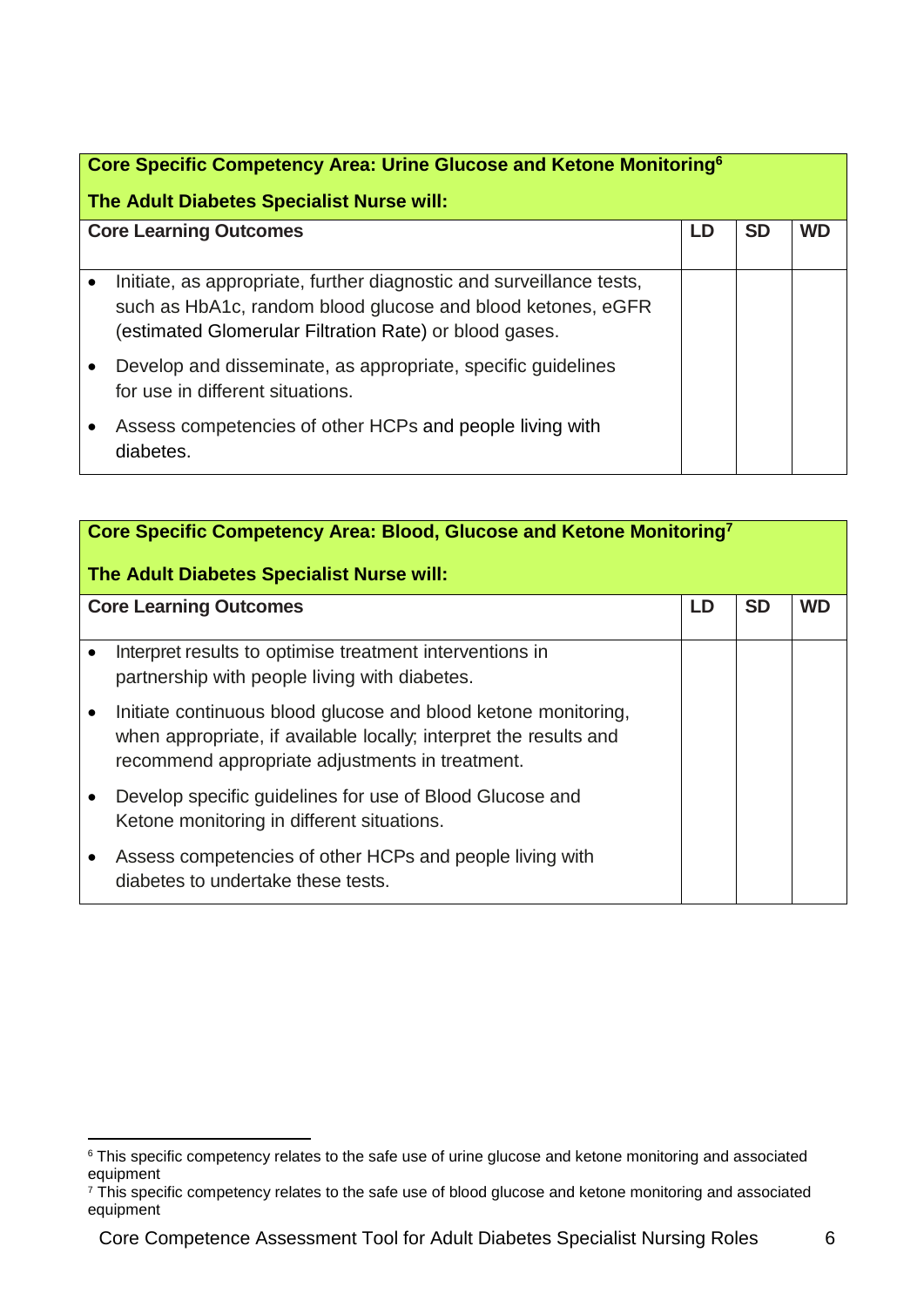|           | <b>Core Specific Competency Area: Administration and Use of Oral Therapies</b>                                                                   |    |           |           |  |
|-----------|--------------------------------------------------------------------------------------------------------------------------------------------------|----|-----------|-----------|--|
|           | The Adult Diabetes Specialist Nurse will:                                                                                                        |    |           |           |  |
|           | <b>Core Learning Outcomes</b>                                                                                                                    | LD | <b>SD</b> | <b>WD</b> |  |
| $\bullet$ | Explain the rationale for, and the potential risks and benefits of,<br>different oral diabetes therapies.                                        |    |           |           |  |
|           | Identify and assess the need to optimise or add in other glucose-<br>lowering therapies, including insulin.                                      |    |           |           |  |
|           | Facilitate and support structured evidence-based education<br>relating to oral anti-hyperglycaemic agents for individuals or<br>groups.          |    |           |           |  |
|           | Critically appraise current research in new oral therapies and<br>disseminate information, as appropriate, to inform evidence-based<br>practice. |    |           |           |  |
|           | Adjust oral treatment according to individual circumstances,<br>following local policies or individual clinical management plans.                |    |           |           |  |
| $\bullet$ | Audit outcomes of care against accepted national and/or local<br>standards, to improve care.                                                     |    |           |           |  |
|           | Act as a resource or point of contact for other HCP's.                                                                                           |    |           |           |  |

| Core Specific Competency Area: Administration of Injectable Therapies <sup>8</sup><br>The Adult Diabetes Specialist Nurse will:                                                  |  |           |           |  |
|----------------------------------------------------------------------------------------------------------------------------------------------------------------------------------|--|-----------|-----------|--|
| <b>Core Learning Outcomes</b>                                                                                                                                                    |  | <b>SD</b> | <b>WD</b> |  |
| Demonstrate knowledge of current practice and new developments.                                                                                                                  |  |           |           |  |
| Establish local guidelines or policies according to local needs.                                                                                                                 |  |           |           |  |
| Report near misses/incidents to relevant agencies and investigate<br>as appropriate, including the development of an action plan to<br>promote learning and prevent recurrence.  |  |           |           |  |
| Prescribe injectable therapies according to age, diagnosis and<br>individual circumstances, as appropriate, following local policies or<br>individual clinical management plans. |  |           |           |  |
| Critically appraise emerging research relating to injection<br>technique and competently implement outcomes into daily<br>practice, as appropriate.                              |  |           |           |  |

<sup>&</sup>lt;sup>8</sup> Injectable therapies such as insulin and GLP-1 receptor agonist

Core Competence Assessment Tool for Adult Diabetes Specialist Nursing Roles 7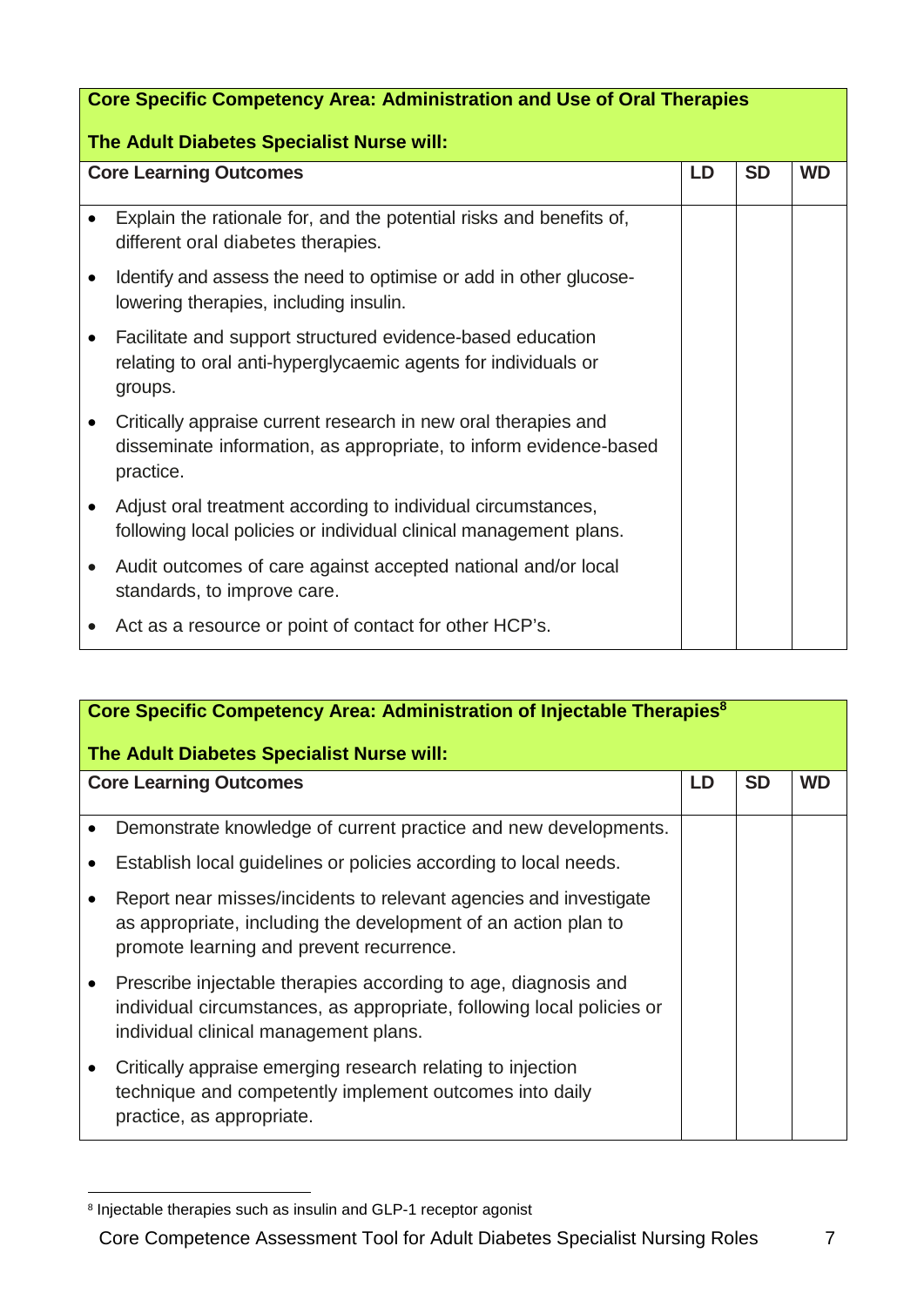| Core Specific Competency Area: Hypoglycaemia - Identification and Treatment<br>The Adult Diabetes Specialist Nurse will:                                                                                                                                     |    |           |           |  |
|--------------------------------------------------------------------------------------------------------------------------------------------------------------------------------------------------------------------------------------------------------------|----|-----------|-----------|--|
| <b>Core Learning Outcomes</b>                                                                                                                                                                                                                                | LD | <b>SD</b> | <b>WD</b> |  |
| Educate people with diabetes, their families/carers and HCPs on the<br>impact that hypoglycaemia has on the individual (e.g. in relation to<br>their occupation, safety to drive, as a barrier to intensification of<br>treatment and psychological impact). |    |           |           |  |
| Provide expert advice on complex cases.                                                                                                                                                                                                                      |    |           |           |  |
| Identify and teach appropriate strategies for prevention of<br>hypoglycaemia during and after exercise, alcohol consumption<br>and under special circumstances (e.g. during Ramadan or<br>periods of fasting).                                               |    |           |           |  |
| Act as an expert resource for information on hypoglycaemia for<br>other HCPs for example in the Emergency Department or<br>Northern Ireland Ambulance Service (NIAS).                                                                                        |    |           |           |  |

| Core Specific Competency Area: Hyperglycaemia - Identification and Treatment<br>The Adult Diabetes Specialist Nurse will:                                                                                                                                             |    |           |    |
|-----------------------------------------------------------------------------------------------------------------------------------------------------------------------------------------------------------------------------------------------------------------------|----|-----------|----|
| <b>Core Learning Outcomes</b>                                                                                                                                                                                                                                         | LD | <b>SD</b> | WD |
| Identify and teach appropriate strategies for the prevention of<br>hyperglycaemia.                                                                                                                                                                                    |    |           |    |
| Educate people with diabetes, their families/carers and HCPs on the<br>impact that hyperglycaemia has on the individual including drug<br>interactions that can cause hyperglycaemia (e.g. steroids).                                                                 |    |           |    |
| Provide expert advice on complex cases and in the development of<br>management plans for people with hyperglycaemia.                                                                                                                                                  |    |           |    |
| Act as an expert resource for information on hyperglycaemia for<br>other HCPs and liaise with Emergency Department and NIAS to<br>identify people frequently presenting with episodes of DKA<br>(Diabetic Ketoacidosis) or HHS (Hyperosmolar hyperglycemic<br>state). |    |           |    |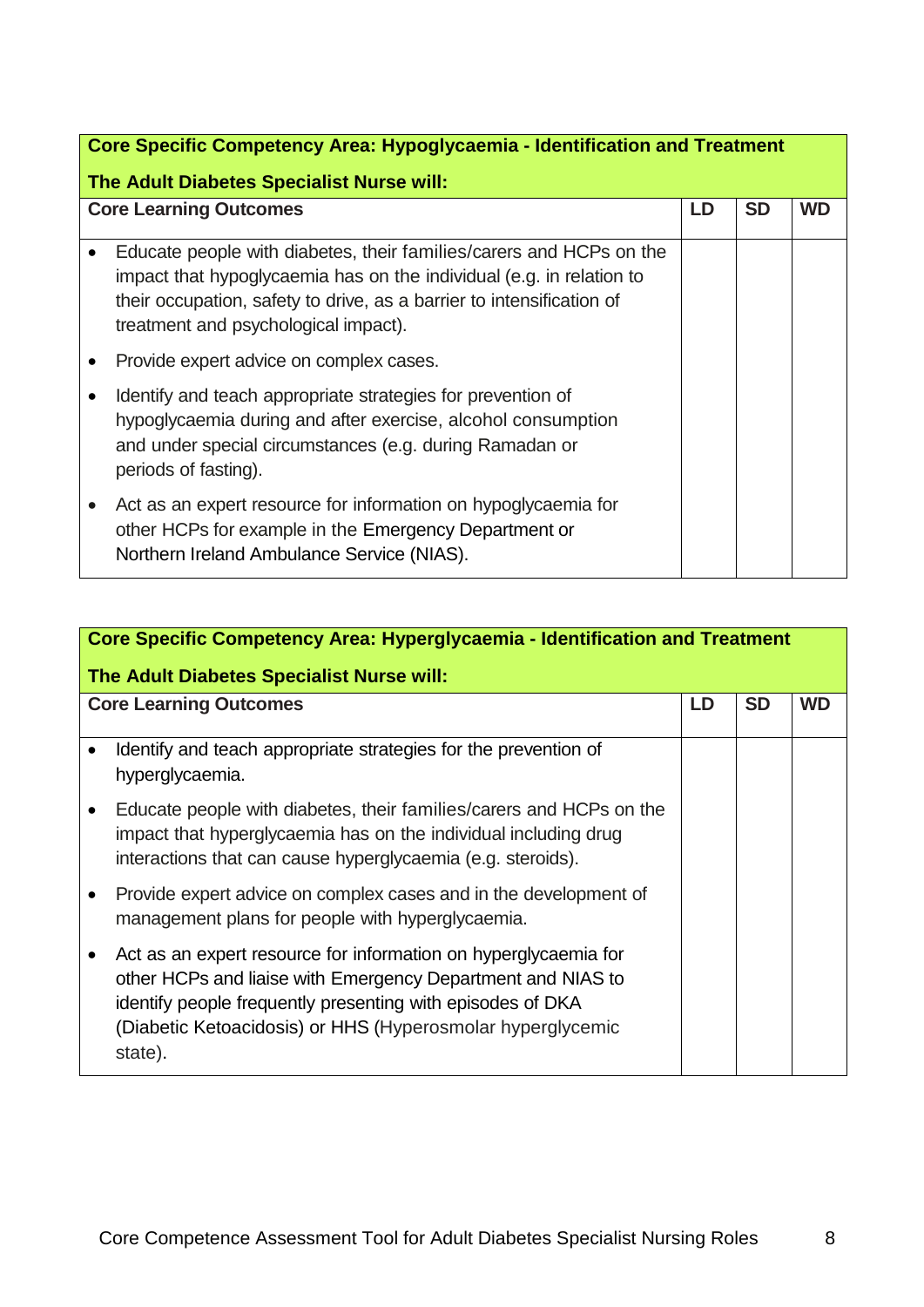| <b>Core Specific Competency Area: Management of Intercurrent Illness</b><br>The Adult Diabetes Specialist Nurse will: |                                                                                                                                                                                                                    |    |           |    |
|-----------------------------------------------------------------------------------------------------------------------|--------------------------------------------------------------------------------------------------------------------------------------------------------------------------------------------------------------------|----|-----------|----|
|                                                                                                                       | <b>Core Learning Outcomes</b>                                                                                                                                                                                      | LD | <b>SD</b> | WD |
|                                                                                                                       | Provide expert advice on complex cases and multiple pathologies.<br>Advise on treatment adjustments according to individual<br>circumstances, following local policies or individual clinical<br>management plans. |    |           |    |
|                                                                                                                       | Contribute to the evidence base and implement evidence-based<br>practice in relation to the management of intercurrent illness in people<br>with diabetes.                                                         |    |           |    |

|           | <b>Core Specific Competency Area: Management of Diabetes in Hospital</b>                                                                                                                                                             |    |           |           |  |
|-----------|--------------------------------------------------------------------------------------------------------------------------------------------------------------------------------------------------------------------------------------|----|-----------|-----------|--|
|           | The Adult Diabetes Specialist Nurse will:                                                                                                                                                                                            |    |           |           |  |
|           | <b>Core Learning Outcomes</b>                                                                                                                                                                                                        | LD | <b>SD</b> | <b>WD</b> |  |
|           | Provide expert advice on the care of people with complex diabetes or<br>unusual regimens while in hospital, including those undergoing surgery<br>or investigations.                                                                 |    |           |           |  |
|           | Support the person with diabetes and other HCPs to maintain and<br>re-establish diabetes self-management.                                                                                                                            |    |           |           |  |
|           | Participate actively in research, audit and national initiatives relating<br>to the care of people with diabetes in hospital.                                                                                                        |    |           |           |  |
| $\bullet$ | Identify the need for change and proactively generate practice<br>innovations, quality improvement and lead new practice and service<br>redesign solutions to effectively meet the needs of patients during a<br>hospital admission. |    |           |           |  |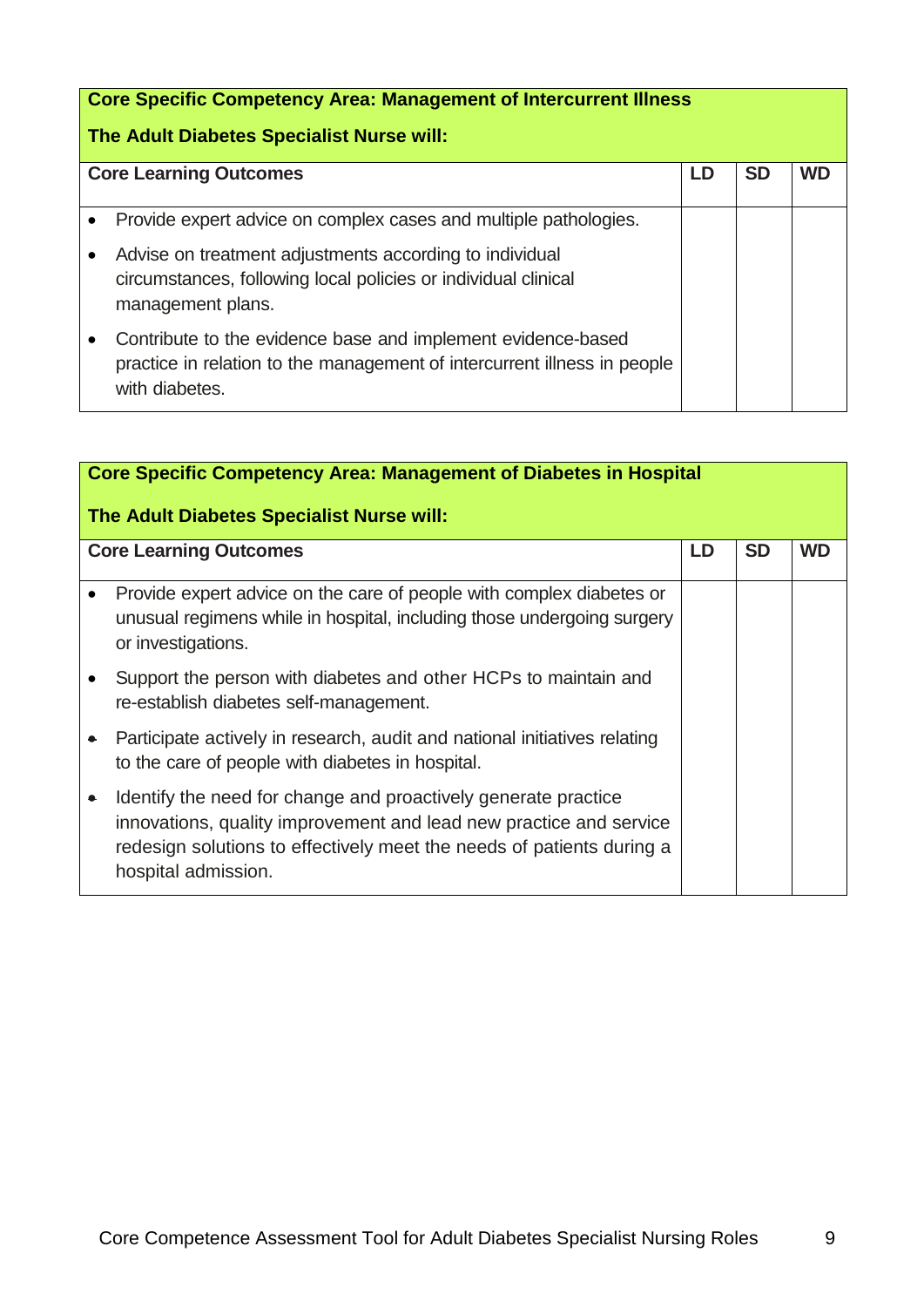| <b>Core Specific Competency Area: Pre-conception Care</b><br>The Adult Diabetes Specialist Nurse will be able to: |                                                                                                                                                                                   |    |           |           |
|-------------------------------------------------------------------------------------------------------------------|-----------------------------------------------------------------------------------------------------------------------------------------------------------------------------------|----|-----------|-----------|
|                                                                                                                   | <b>Core Learning Outcomes</b>                                                                                                                                                     | LD | <b>SD</b> | <b>WD</b> |
|                                                                                                                   | Demonstrate knowledge and understanding of both pre-existing<br>and gestational diabetes during pregnancy and pathophysiology of<br>diabetes complications in pregnancy.          |    |           |           |
| $\bullet$                                                                                                         | Demonstrate knowledge of national and local guidelines<br>relating to diabetes pre-pregnancy care.                                                                                |    |           |           |
| $\bullet$                                                                                                         | Recognise situations that could lead to urgent referral and/or need<br>for admission during pregnancy (e.g. symptoms of pre-eclampsia,<br>euglycaemic DKA, severe hypoglycaemia). |    |           |           |
| ٠                                                                                                                 | Prescribe and advise on management of diabetes medications,<br>dosage and regimens during and after pregnancy.                                                                    |    |           |           |
| $\bullet$                                                                                                         | Plan, implement and deliver education programmes around diabetes<br>pregnancy care for all HCPs.                                                                                  |    |           |           |
| ٠                                                                                                                 | Advise on management of diabetes if steroid use is necessary during<br>pregnancy.                                                                                                 |    |           |           |
| $\bullet$                                                                                                         | Contribute to the development of management protocols and<br>guidelines.                                                                                                          |    |           |           |
| $\bullet$                                                                                                         | Implement effective communication systems to inform general<br>practice of the diagnosis of gestational diabetes in their patients.                                               |    |           |           |
|                                                                                                                   | Participate in research and audit.                                                                                                                                                |    |           |           |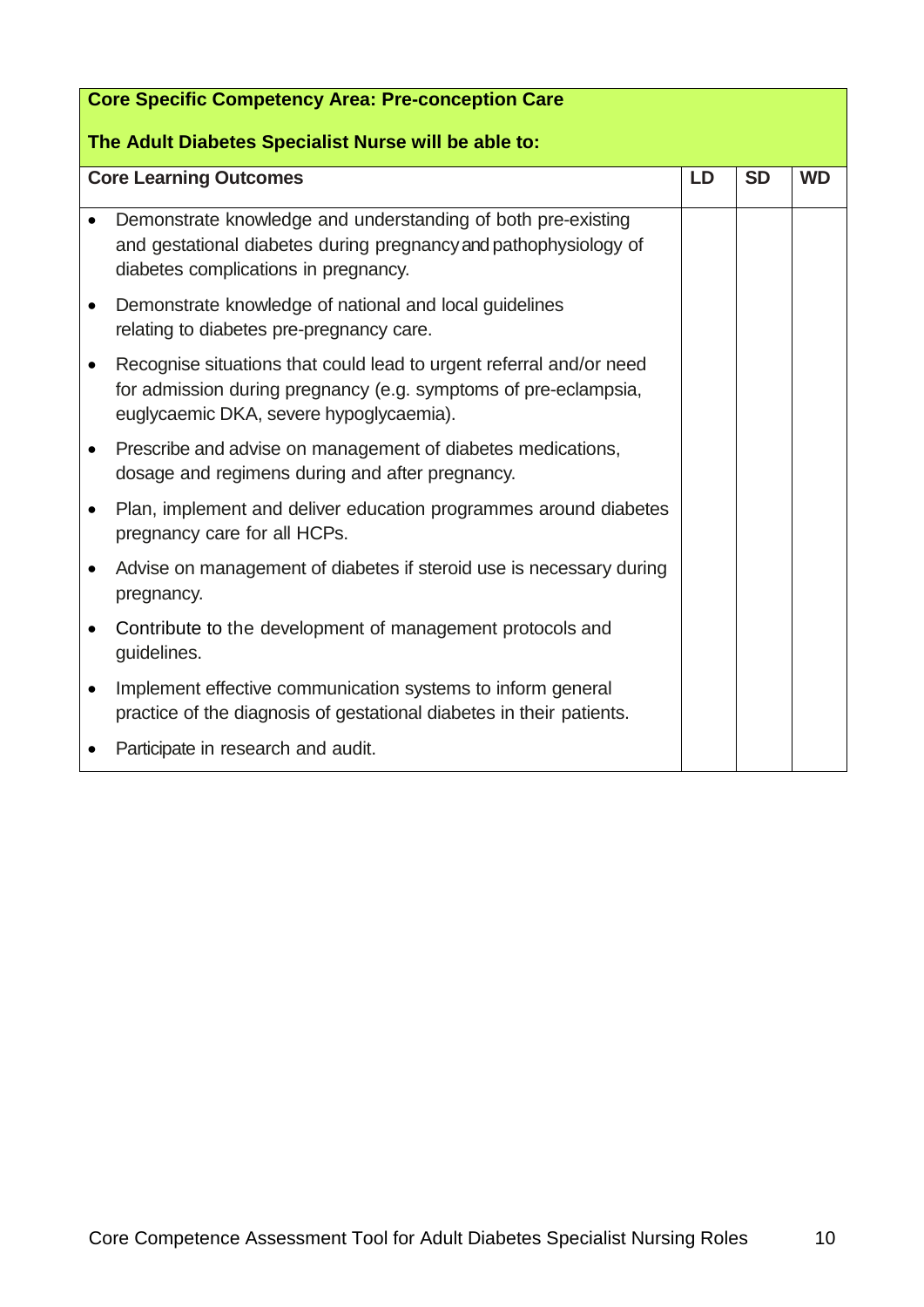| <b>Core Specific Competency Area: Ante and Post Natal Care</b> |                                                                                                                                                                                   |           |           |           |
|----------------------------------------------------------------|-----------------------------------------------------------------------------------------------------------------------------------------------------------------------------------|-----------|-----------|-----------|
| The Adult Diabetes Specialist Nurse will be able to:           |                                                                                                                                                                                   |           |           |           |
|                                                                | <b>Core Learning Outcomes</b>                                                                                                                                                     | <b>LD</b> | <b>SD</b> | <b>WD</b> |
|                                                                | Recognise situations that could lead to urgent referral and/or need for<br>admission during pregnancy (e.g. symptoms of pre-eclampsia,<br>euglycaemic DKA, severe hypoglycaemia). |           |           |           |
| $\bullet$                                                      | Demonstrate an in-depth knowledge and understanding of both pre-<br>existing and gestational diabetes during pregnancy.                                                           |           |           |           |
|                                                                | Develop and implement individual management plans.                                                                                                                                |           |           |           |
|                                                                | Contribute to the development of management protocols and<br>guidelines.                                                                                                          |           |           |           |
| $\bullet$                                                      | Advise on diabetes medications, dosage and regimens during and<br>after pregnancy.                                                                                                |           |           |           |
|                                                                | Plan, implement and deliver education programmes around diabetes<br>pregnancy care for all HCPs.                                                                                  |           |           |           |
|                                                                | Participate in research and audit.                                                                                                                                                |           |           |           |
|                                                                | Advise on management of diabetes if steroid use is necessary during<br>pregnancy.                                                                                                 |           |           |           |
|                                                                | Implement effective communication systems to inform general<br>practice of the diagnosis of gestational diabetes in their patients.                                               |           |           |           |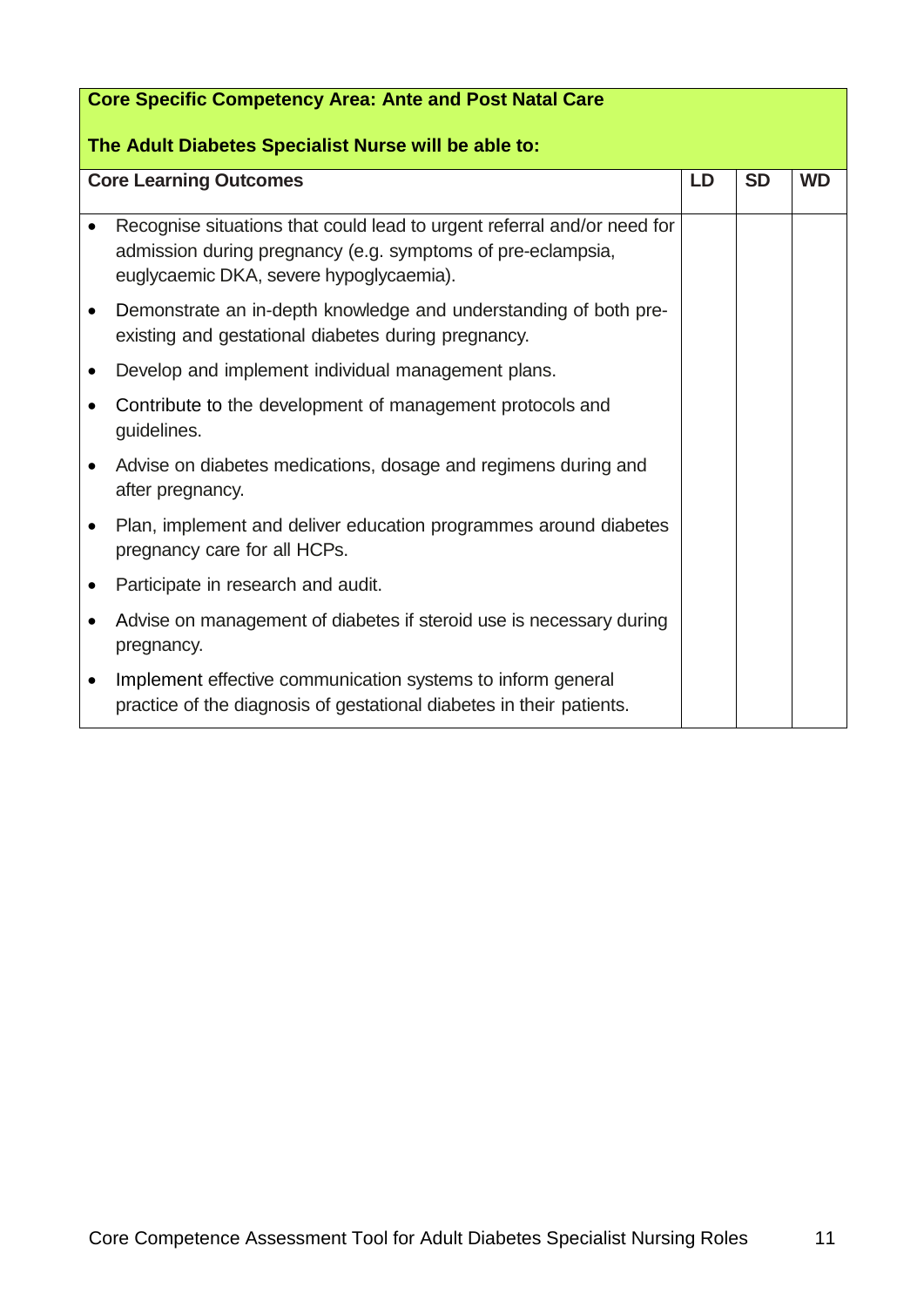**Core Specific Competency Area: Management of People with Cardiovascular Disease<sup>9</sup>**

| <b>Core Learning Outcomes</b> |                                                                                                                                                                   | LD | <b>SD</b> | <b>WD</b> |
|-------------------------------|-------------------------------------------------------------------------------------------------------------------------------------------------------------------|----|-----------|-----------|
|                               | Demonstrate knowledge of the management and treatment of<br>people with Cardio Vascular Disease and the associated diabetes<br>management.                        |    |           |           |
|                               | Conduct a holistic assessment of the person with diabetes for<br>Cardio Vascular Disease risk and ability to self-care.                                           |    |           |           |
|                               | Advise and support people with diabetes and their carer/s about<br>Cardiovascular Disease and its management.                                                     |    |           |           |
|                               | Provide or refer for psychological support, as required.                                                                                                          |    |           |           |
|                               | Contribute to the development of integrated care pathways with multi-<br>disciplinary teams and liaise with team members, including cardiac<br>nurse specialists. |    |           |           |
| $\bullet$                     | Educate HCPs on the prevention, progression and screening for<br>Cardio Vascular Disease. Integrate management of diabetes with<br>other contributing conditions. |    |           |           |
|                               | Contribute to or support multidisciplinary clinics.                                                                                                               |    |           |           |
|                               | Monitor and adjust diabetes treatment in line with local guidelines.                                                                                              |    |           |           |
|                               | Contribute to audits and research in the management and<br>outcomes of diabetes for people with Cardiovascular Disease.                                           |    |           |           |

<sup>&</sup>lt;sup>9</sup> This relates to caring for people with established Cardio Vascular Disease or associated risk factors (including hypertension and dyslipidaemia)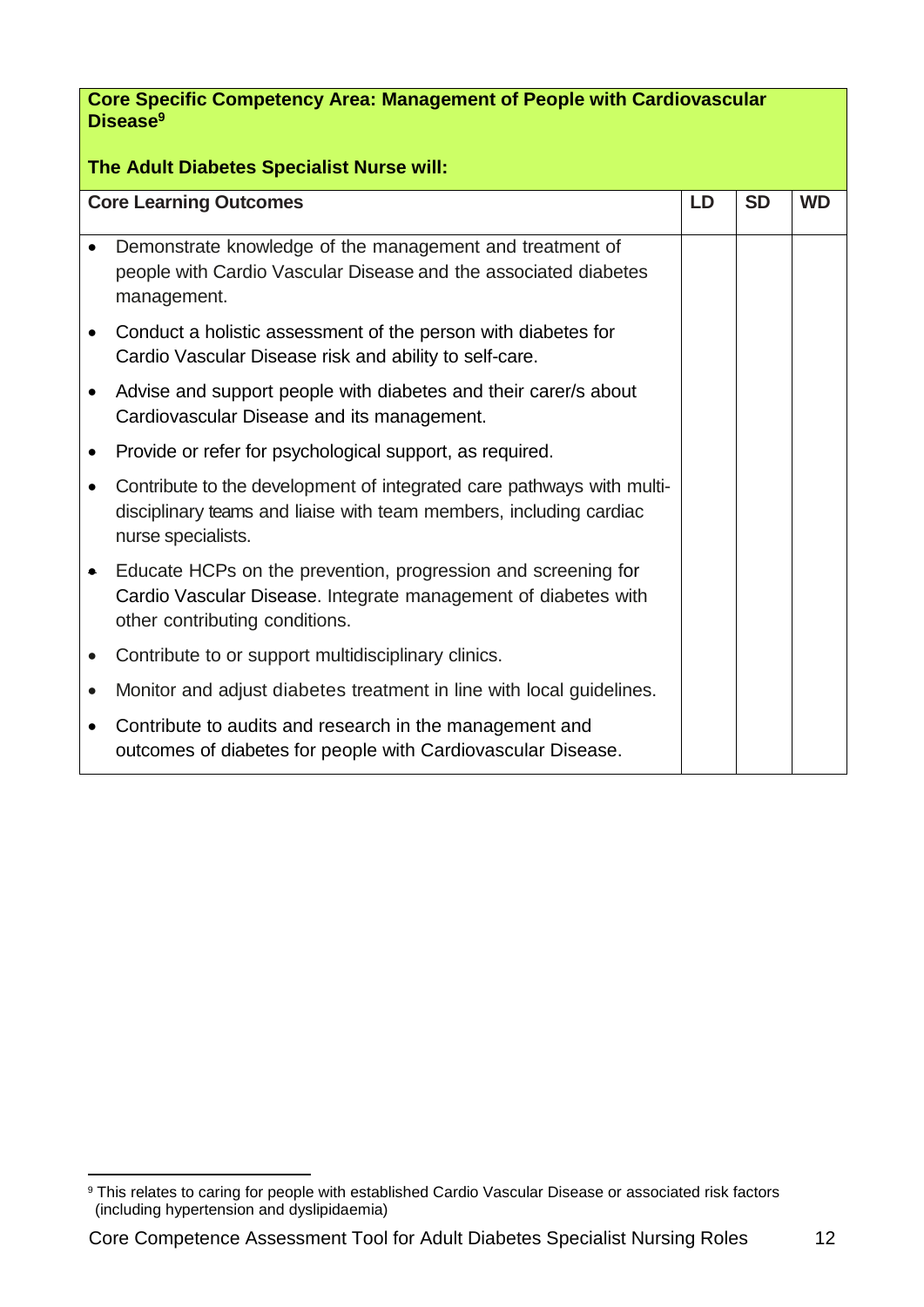| <b>Core Specific Competency Area: Management of People with Nephropathy</b> |                                                                                                                                                             |  |           |           |
|-----------------------------------------------------------------------------|-------------------------------------------------------------------------------------------------------------------------------------------------------------|--|-----------|-----------|
| The Adult Diabetes Specialist Nurse will:                                   |                                                                                                                                                             |  |           |           |
| <b>Core Learning Outcomes</b>                                               |                                                                                                                                                             |  | <b>SD</b> | <b>WD</b> |
| $\bullet$                                                                   | Assess knowledge of people with diabetes of nephropathy risk.                                                                                               |  |           |           |
| $\bullet$                                                                   | Advise and support people with diabetes and their carer about<br>Nephropathy and its management. Provide or refer for psychological<br>support as required. |  |           |           |
| $\bullet$                                                                   | Educate HCPs regarding prevention, progress and screening for<br>nephropathy.                                                                               |  |           |           |
| $\bullet$                                                                   | Demonstrate a broad knowledge of renal treatments, including<br>renal replacement therapy and transplantation.                                              |  |           |           |
| $\bullet$                                                                   | Demonstrate knowledge of how immunosuppressant treatment,<br>including steroids, may affect glycaemic control.                                              |  |           |           |
|                                                                             | Explain the impact of renal treatments on glycaemic control.                                                                                                |  |           |           |
|                                                                             | Support or contribute to multidisciplinary clinics.                                                                                                         |  |           |           |
|                                                                             | Monitor and adjust diabetes treatment in line with local guidelines                                                                                         |  |           |           |
|                                                                             | Contribute to audits and research in the management and<br>outcomes of diabetes for people with Nephropathy                                                 |  |           |           |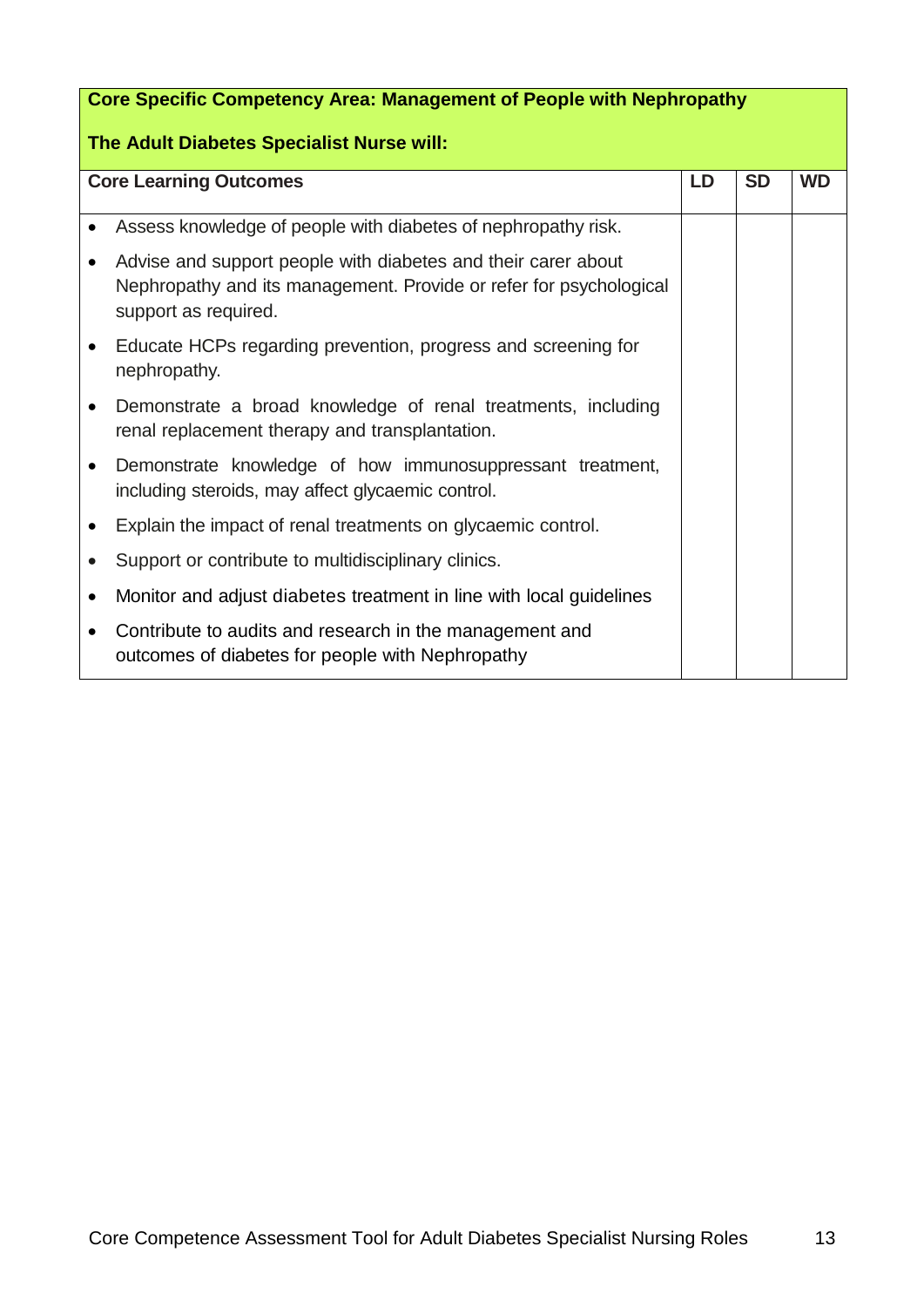| <b>Core Specific Competency Area: Management of People with Retinopathy</b><br>The Adult Diabetes Specialist Nurse will: |                                                                                                                                                              |  |           |           |
|--------------------------------------------------------------------------------------------------------------------------|--------------------------------------------------------------------------------------------------------------------------------------------------------------|--|-----------|-----------|
| <b>Core Learning Outcomes</b>                                                                                            |                                                                                                                                                              |  | <b>SD</b> | <b>WD</b> |
|                                                                                                                          | Assess knowledge of people with diabetes of retinopathy risk.                                                                                                |  |           |           |
|                                                                                                                          | Advise and support people with diabetes and their carers about<br>retinopathy and its management. Provide or refer for psychological<br>support as required. |  |           |           |
| $\bullet$                                                                                                                | Educate HCPs regarding prevention, progress and screening for<br>retinopathy.                                                                                |  |           |           |
|                                                                                                                          | Plan, implement and deliver education programmes for HCPs and<br>new retinal screeners.                                                                      |  |           |           |
|                                                                                                                          | Appraise new therapies available for patients with diabetic macular<br>oedema.                                                                               |  |           |           |
|                                                                                                                          | Support or contribute to multidisciplinary clinics.                                                                                                          |  |           |           |
|                                                                                                                          | Monitor and adjust diabetes treatment in line with local guidelines.                                                                                         |  |           |           |
| $\bullet$                                                                                                                | Contribute to audits and research in the management and<br>outcomes of diabetes for people with retinopathy.                                                 |  |           |           |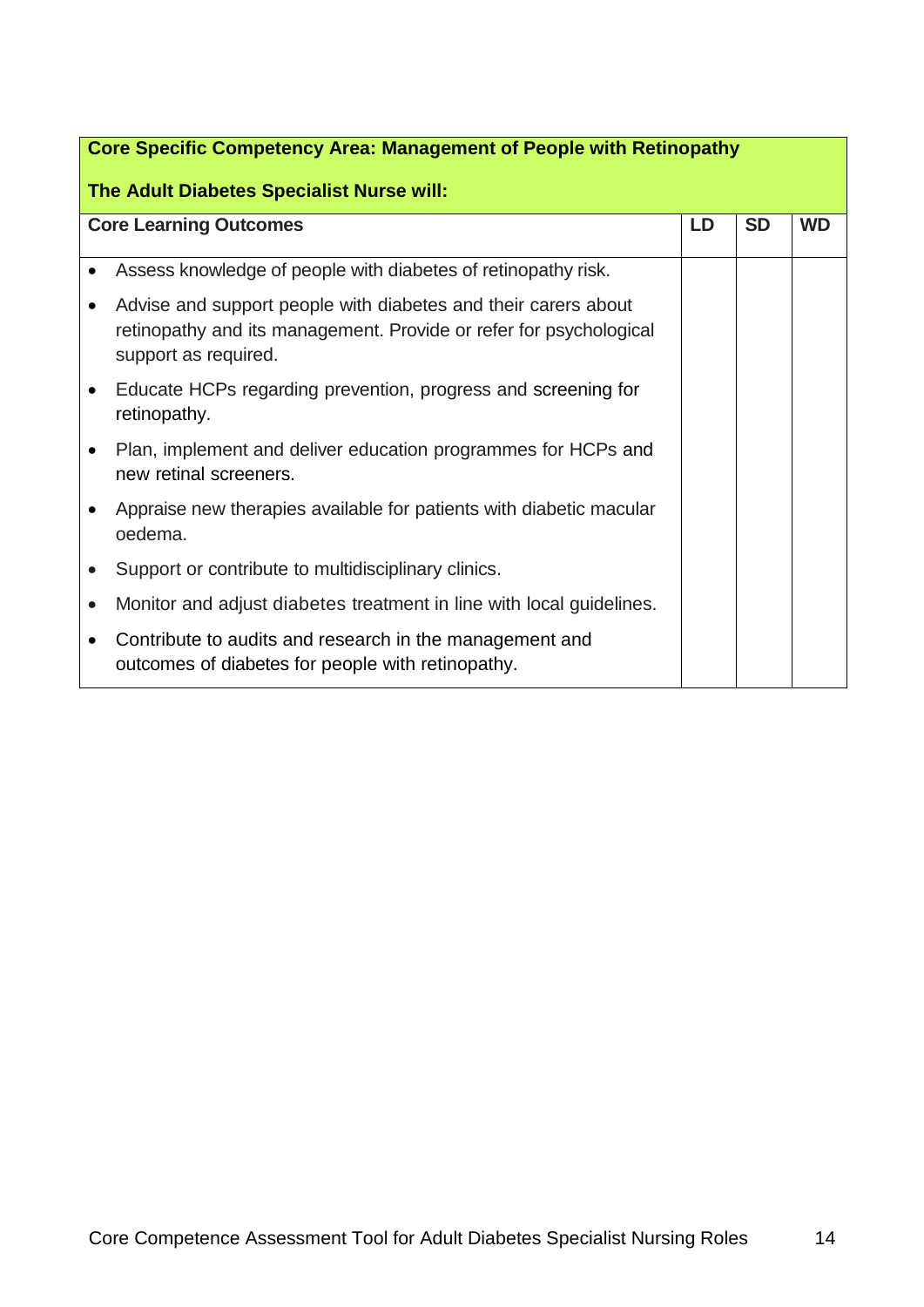| <b>Core Specific Competency Area: Management of People with Neuropathy</b> |                                                                                                                         |  |           |           |
|----------------------------------------------------------------------------|-------------------------------------------------------------------------------------------------------------------------|--|-----------|-----------|
| The Adult Diabetes Specialist Nurse will:                                  |                                                                                                                         |  |           |           |
| <b>Core Learning Outcomes</b><br>LD                                        |                                                                                                                         |  | <b>SD</b> | <b>WD</b> |
|                                                                            | Demonstrate detailed knowledge of the management and treatment<br>of neuropathy and the associated diabetes management. |  |           |           |
| ۰                                                                          | Conduct a holistic assessment of the person with diabetes for<br>neuropathic risk and ability to self-care.             |  |           |           |
|                                                                            | Assess knowledge of people with diabetes of neuropathy risk.                                                            |  |           |           |
|                                                                            | Advise and support people with diabetes and their carer about<br>neuropathy and its management.                         |  |           |           |
| $\bullet$                                                                  | Provide or refer for psychological support as required.                                                                 |  |           |           |
| ۰                                                                          | Educate HCPs on the prevention, progression and screening for<br>neuropathy.                                            |  |           |           |
|                                                                            | Integrate the management of diabetes with other contributing<br>conditions.                                             |  |           |           |
|                                                                            | Support or contribute to multidisciplinary clinics.                                                                     |  |           |           |
| $\bullet$                                                                  | Monitor and adjust diabetes treatment in line with local guidelines.                                                    |  |           |           |
|                                                                            | Contribute to audits and research in the management and<br>outcomes of diabetes for people with Neuropathy              |  |           |           |

| Core Specific Competency Area: Management of People Requiring End of Life Care<br>The Adult Diabetes Specialist Nurse will: |                                                                                                                                                                                   |  |           |           |
|-----------------------------------------------------------------------------------------------------------------------------|-----------------------------------------------------------------------------------------------------------------------------------------------------------------------------------|--|-----------|-----------|
| <b>Core Learning Outcomes</b>                                                                                               |                                                                                                                                                                                   |  | <b>SD</b> | <b>WD</b> |
| $\bullet$                                                                                                                   | Initiate and develop personalised care plans in collaboration with the<br>person with diabetes and their carers/family and other HCPs where<br>relevant.                          |  |           |           |
|                                                                                                                             | Prescribe and advise on the initiation or discontinuation of blood<br>glucose-lowering agents in agreement with the person with diabetes<br>their families/carers and other HCPs. |  |           |           |
|                                                                                                                             | Provide advice on blood glucose monitoring and, if required, the<br>appropriate frequency of monitoring in agreement with the person<br>and families/carers.                      |  |           |           |
|                                                                                                                             | Identify and give advice when treatment needs to be adjusted.                                                                                                                     |  |           |           |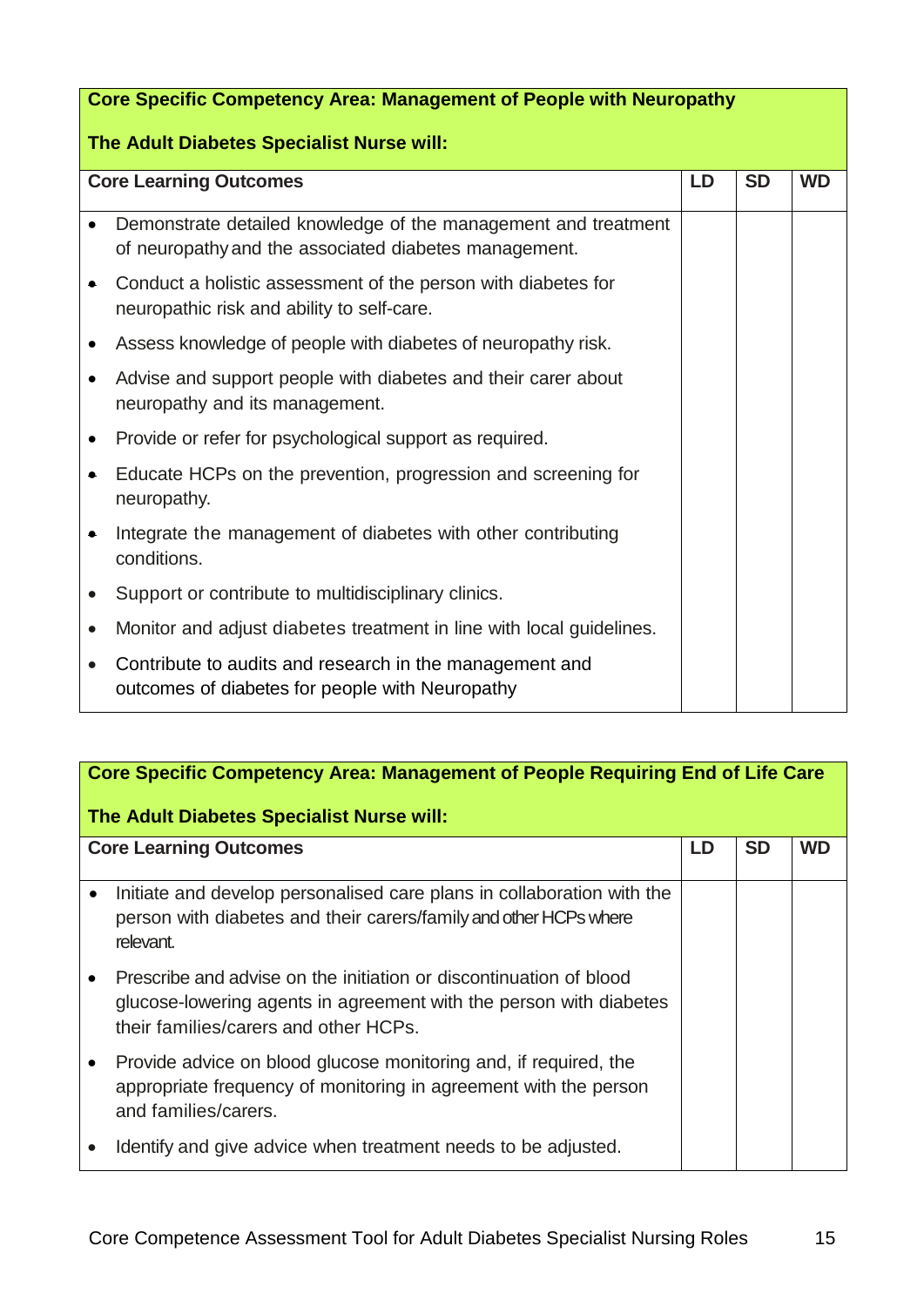#### **Core Competency Domain: Clinical Practice**

The Specialist Nurse maintains, develops, and analyses knowledge with regard to their area of nursing practice including the relevant epidemiology, prevention, process, diagnosis, treatments and care interventions to make professional judgements in meeting the needs of patients/clients and their families/carers.

**NMC Code Theme:** Practise Effectively, Preserve Safety, Promote Professionalism and Trust;

**KSF Core Dimensions:** Personal and People Development, Health and Safety, Quality. **The Specialist Nurse will:**

- Understand diagnostic pathways, investigations, interventions and treatments in own area of practice.
- Apply specialist knowledge, skills and behaviours relevant to the area of practice.
- Act as a source of specialist knowledge and assist in meeting the information needs of patients/clients, their families/carers, those important to them<sup>10</sup> and staff members through information provision and signposting.
- Contribute as a member of the multi-professional team through the development and implementation of collaborative and innovative practices including the use of technology.
- Contribute to multi-professional and interagency discussions related to critical, serious and adverse incidents and/or root cause analysis.
- Apply ethical processes to enable informed decision making, giving due consideration to the management of clinical risk.
- Advocate for the rights of individuals, their families/carers within the care environment and recognises the influences of power, control and conflict.
- Incorporate professional accountability and responsibility to ensure safe and effective person-centred nursing practice within the context of the multi-professional team to meet the needs of patients/clients, their families/carers.
- Contribute to the development and review of protocols, policies, procedures and guidelines*.*
- Analyse health and care technologies and provide feedback to inform selection and use in own area of practice.
- Evaluate the prescribed care and modify as appropriate to patient/client need.

<sup>10</sup> Hereafter referred to individuals their families/carers

Core Competence Assessment Tool for Adult Diabetes Specialist Nursing Roles 16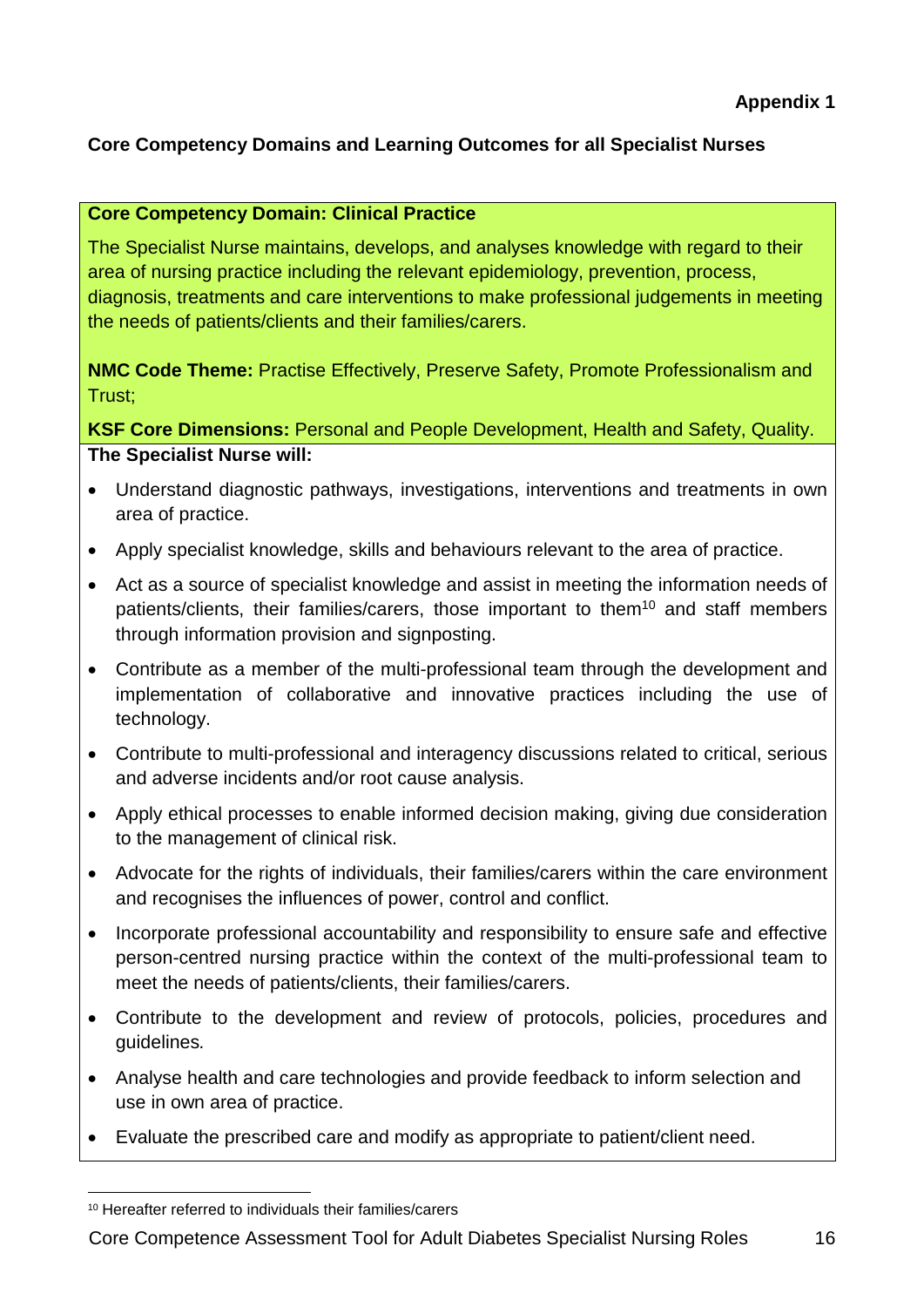#### **Core Competency Domain: Education and Learning**

The Specialist Nurse maintains and develops professional knowledge and practice by participating in lifelong learning, personal and professional development for self and with colleagues through supervision, appraisal and reflective practice.

**NMC Code Theme:** Prioritise People, Practise Effectively, Promote Professionalism and Trust;

**KSF Core Dimension:** Communication, Personal and People Development.

#### **The Specialist Nurse will:**

- Accept responsibility for professional development and the maintenance of professional competence and credibility.
- Engage in clinical supervision, reflective practice and self-evaluation and use this to improve care and practice.
- Facilitate others to care for patients/clients, their families/carers through provision of specialist nursing advice and support.
- Supervise and support others within the scope of each individual's role, competence and capability.
- Identify and participate in the development, delivery and evaluation of educational initiatives for health and social care providers that address the needs of patients/clients, their families/carers.
- Participate in local, regional and national clinical forums or professional groups and facilitates sustainable partnerships.
- Participate in inter-professional teaching
- Facilitate an effective learning environment to support the professional development of staff and students.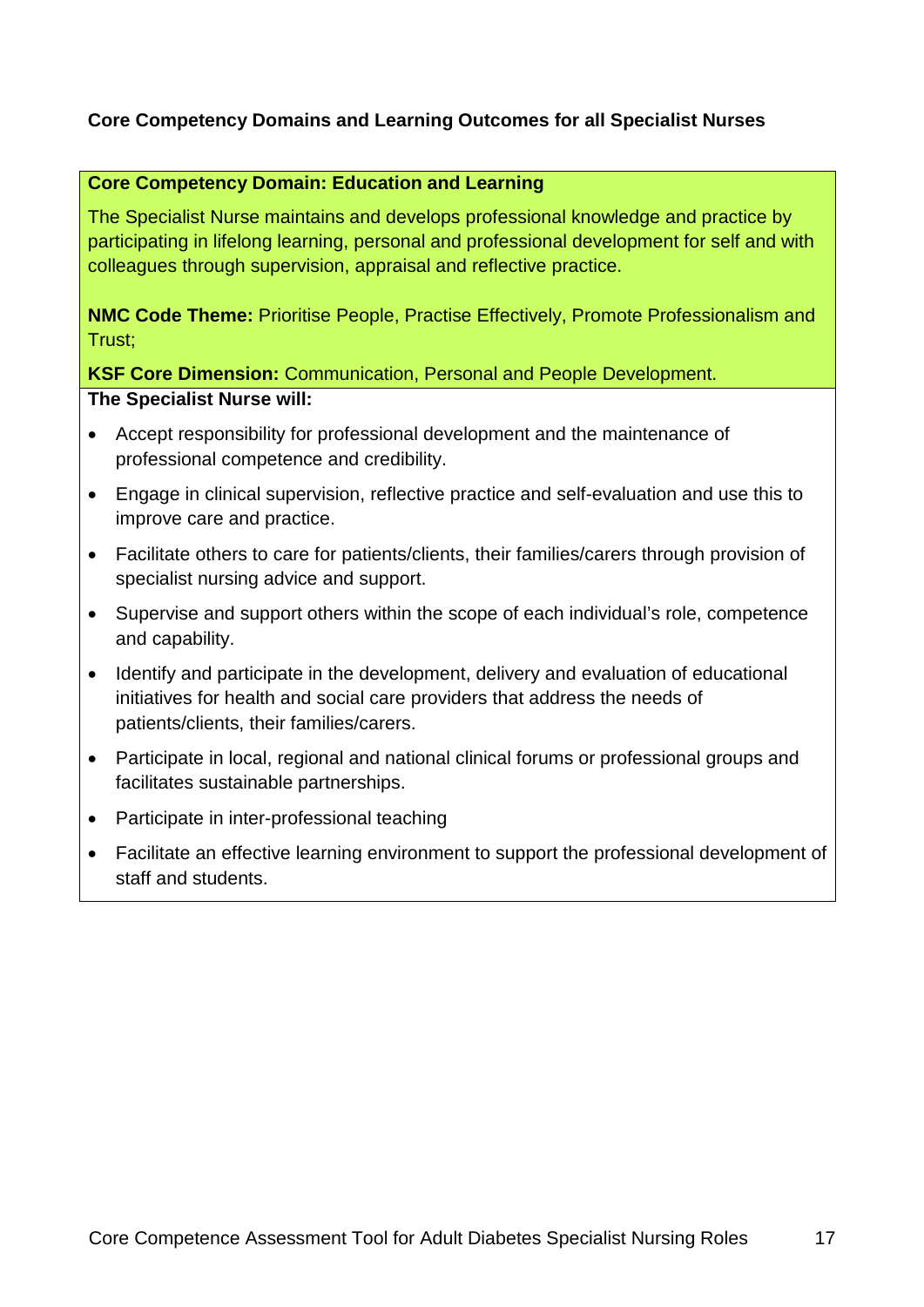#### **Core Competency Domain: Research and Evidence-based Practice**

The Specialist Nurse develops and updates knowledge of research, evidence, and policy initiatives relevant to caring for patients/clients, their families and carers, to promote and develop effective, evidence-based practice.

**NMC Code Theme:** Practise Effectively;

#### **KSF Core Dimension:** Quality.

#### **The Specialist Nurse will:**

- Maintain and develop knowledge and understanding of relevant local, regional and national policies and guidelines and collaborate with other members of the multiprofessional/multi-agency team to implement them in own area of practice.
- Critically appraise research in specialist area and use knowledge of relevant findings to inform clinical decision making.
- Work collaboratively with others to initiate the implementation of research and audit findings into practice.
- Use specialist knowledge, of the field of practice, to identify areas of potential research and audit.
- Contribute to audit and research design, data collection and analysis.
- Disseminate audit, quality/service improvement and research findings through presentations and publications, locally, in collaboration with the multi-professional team.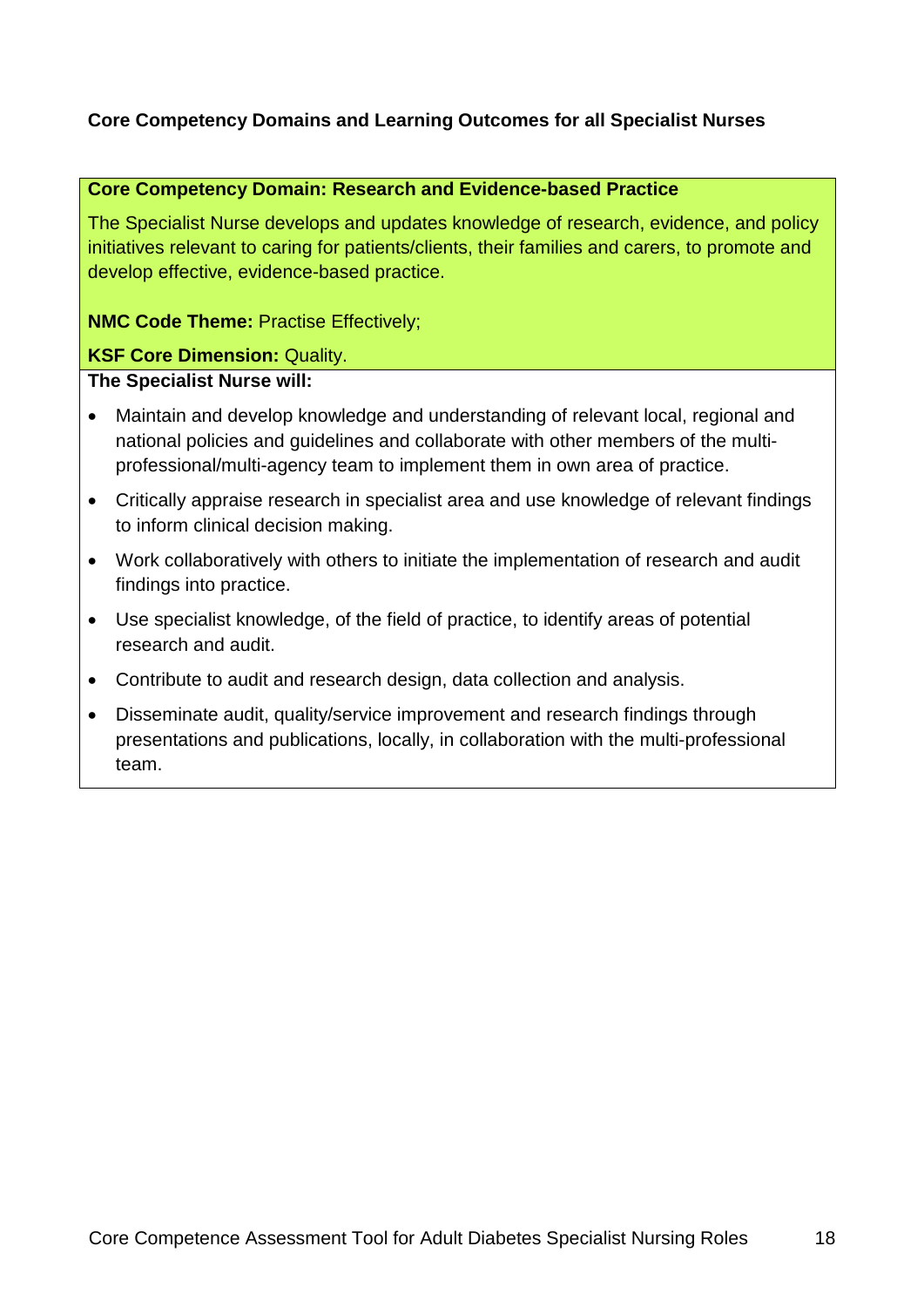#### **Core Competency Domain: Leadership and Management**

The Specialist Nurse works in partnership with other practitioners and agencies to improve health and wellbeing. S/He engages with and leads teams, managing resources and facilitating change to enhance the delivery of quality, person-centred care and services.

**NMC Code Theme**: Prioritise People, Preserve Safety, Promote Professionalism and Trust;

**KSF Core Dimension**: Communication, Service Improvement, Equality & Diversity. **The Specialist Nurse will:**

- Work collaboratively to identify gaps in service provision within own setting and across geographical and organisational boundaries.
- Work collaboratively to implement initiatives to streamline patient care and enhance or redesign services.
- Act as a change agent and encourage staff to contribute ideas and solutions for quality improvement and innovation.
- Understand and contribute to Patient and Public (PPI) Involvement through co-design and co-production initiatives and activities.
- Actively contribute to relevant professional networks.
- Negotiate and influence locally in relation to professional practice.
- Respond in a transparent and structured way to any complaints about care or services.
- Promote teamwork within defined areas of responsibility.
- Contribute to and manages other members of the team by sharing information and experience.
- Influence the multi-professional team in the development and management of services that meet the needs of patients/clients, their families and carers.